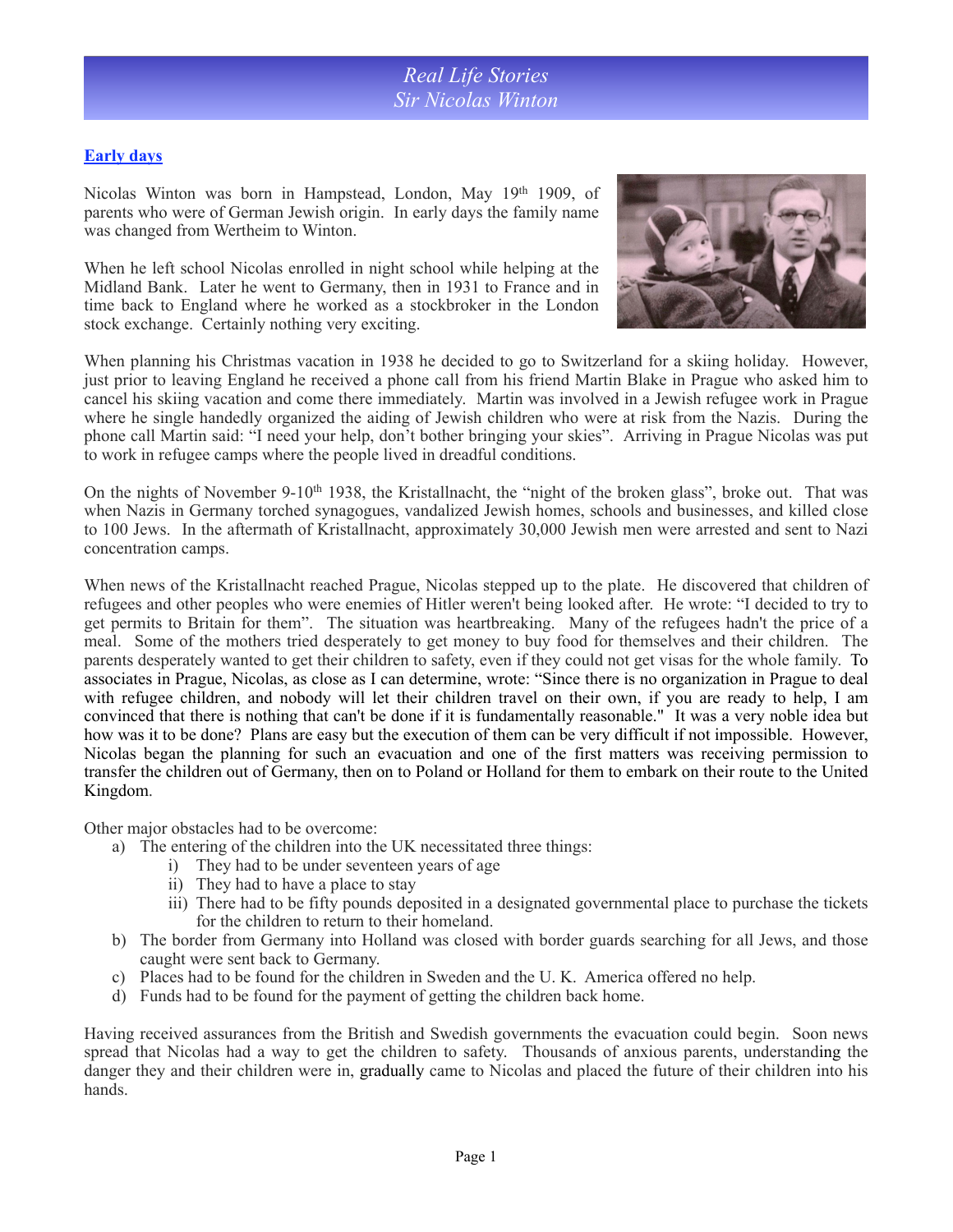## *Real Life Stories Sir Nicolas Winton*

Because he wanted to save the lives of as many of the endangered children as possible, Nicolas returned to London and planned the transport of children to Great Britain. Working at his regular job on the Stock Exchange by day, he then devoted late afternoons and evenings to his rescue efforts, often working far into the night. He made up an organization, calling it: "The British Committee for Refugees from Czechoslovakia, Children's Section." The committee consisted of himself, his mother, his secretary, and a few volunteers.

Funds also had to be found for repatriation costs and to pay for the children's transportation when the children's parents could not cover the costs. He advertised in British newspapers, in churches and synagogues. He printed groups of children's photographs all over Britain. He felt certain that seeing the children's photos would convince potential sponsors and foster families to offer assistance. To find the homes, advertisements were put in the local papers asking for homes, but since there was no way children could be evacuated they had to wait until homes began to open. They had no idea what a huge task this would be for only one child was allowed per home.

On March 14, 1939, Nicolas had his first success when the first group of children left Prague for Britain by airplane. Nicolas managed to organize seven more transports that departed from Prague's Wilson Railway Station. The groups then crossed the English Channel by boat and finally ended their journey at London's Liverpool Street station. At the station British foster parents waited to collect their charges. Nicolas, who organized their rescue, was set on matching the right child to the right foster parents. The last trainload of children left on August 2, 1939, bringing the total of rescued children to 669.

#### **The Tragic Last Group**

On Friday, September 1, 1939, there was to be the biggest transport of children, 250 in all. As they gathered at the Wilson Station in Prague for the evacuation to England, news came through that Hitler had invaded Poland and all borders controlled by Germany were closed. In England, some 650 miles away at the Liverpool Street Station, 250 families waited to welcome the children into their homes. They waited in vain for the children did not arrive that day, nor any other day. The children were put on the train but in a matter of hours the train disappeared and none of the 250 children were ever seen again. They all died in the holocaust.

#### **Recognition**

The rescued children, many now grandparents, still refer to themselves as "Nicolas's children." Among those saved are the British film director Karel Reisz (The French Lieutenant's Woman, Isadora, and Sweet Dreams); Canadian journalist and news correspondent for CBC, Joe Schlesinger (originally from Slovakia); Lord Alfred Dubs (a former Minister in the Blair Cabinet); Dagmar Símová (a cousin of the former U.S. Secretary of State, Madeleine Albright); Hugo Marom (a famous aviation consultant, and one of the founders of the Israeli Air Force).

The world found out about his work in 1988 during an episode of the BBC television program, "That's Life", when he was invited as a member of the audience. At one point Nicolas's scrapbook was shown and his achievements explained. The host of the program, Esther Rantzen, asked whether any in the audience owed their lives to Nicolas, and if so, to stand. More than two dozen people surrounding Nicolas rose and applauded.

Nicolas has received many acknowledgements for his humanitarian pre-war deeds. He received a letter of thanks from the late Ezer Weizman, a former president of the State of Israel. He was made an Honorary Citizen of Prague. In 1993, Her Majesty, Queen Elizabeth II, awarded him the MBE (Member of the British Empire); and on October 28, 1998, Václav Havel, then president of the Czech Republic, awarded him the Order of T.G. Masaryk at Hradcany Castle for his heroic achievement. On December 31, 2002, Nicolas received a knighthood from Queen Elizabeth II for his services to humanity.

Sir Nicholas Winton, still wears a ring given to him by some of the children he saved. It is inscribed with a line from the Talmud, the book of Jewish law. It reads: "Save one life, save the world."